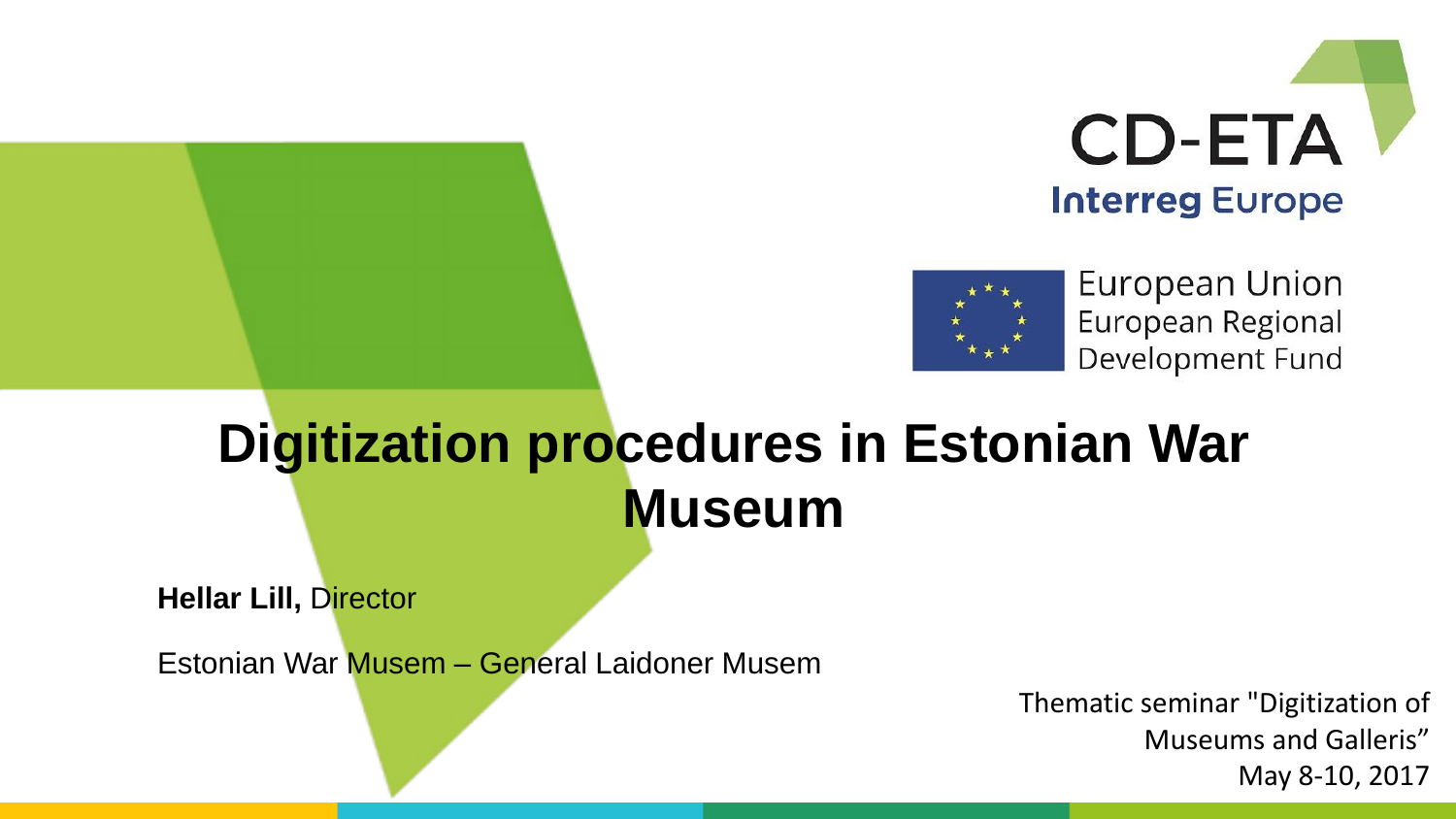

### Estonian War Museum (I)

- Established in 1919, when the War of Independence was still raging
- Dissolved in 1940 by the Soviets
- Started its activities in 1993 as a museum to commemorate General Johan Laidoner (head of Estonian armed forces in the War of Independence), officially re-established as the Estonian War Museum in 2001
- EWM collects, preserves, researches and exhibits Estonian military history and heritage; carries out educational activities in military history, publishes scientific and popular science books on military history, cooperates with other similar organisations in Estonia and abroad – i.e. does everything a contemporary memory institution is supposed to do!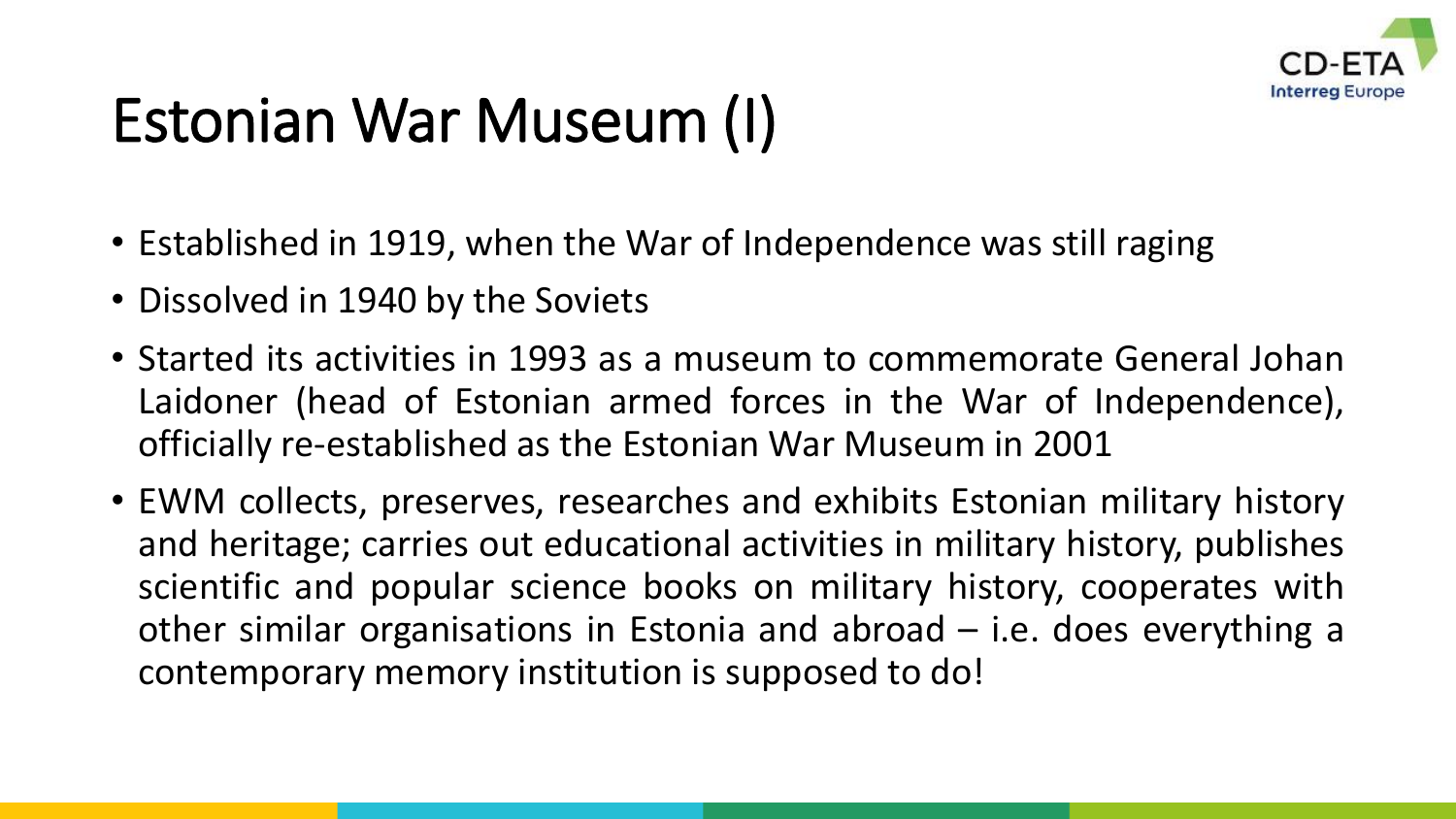

#### Estonian War Museum (II)

- Collection consits of 75 000 units: 2/5 photos, 2/5 archive and 1/5 items.
- Approximately 8% of the collection is digitized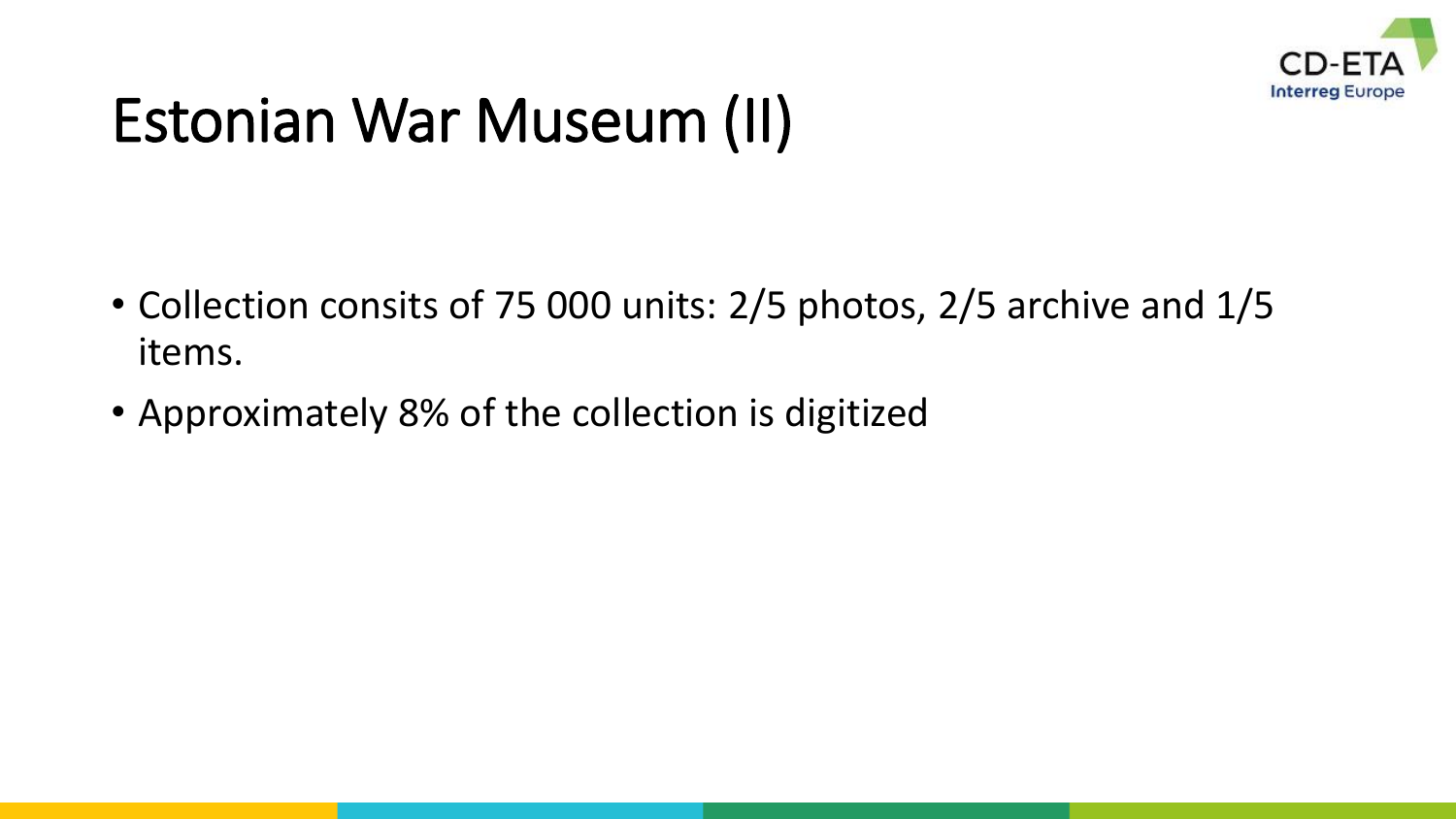

### Digitization procedures – overall principles

Digitization is not something to be done for the sake of the process itself, but it should help to achieve the objectives of the Museum

- Internal objectives, i.e. improving and enhancing the research process
- External objectives, i.e. improving access to exhibitions through the new technological means and extending perception (vision, sound, smell, augmented reality etc...)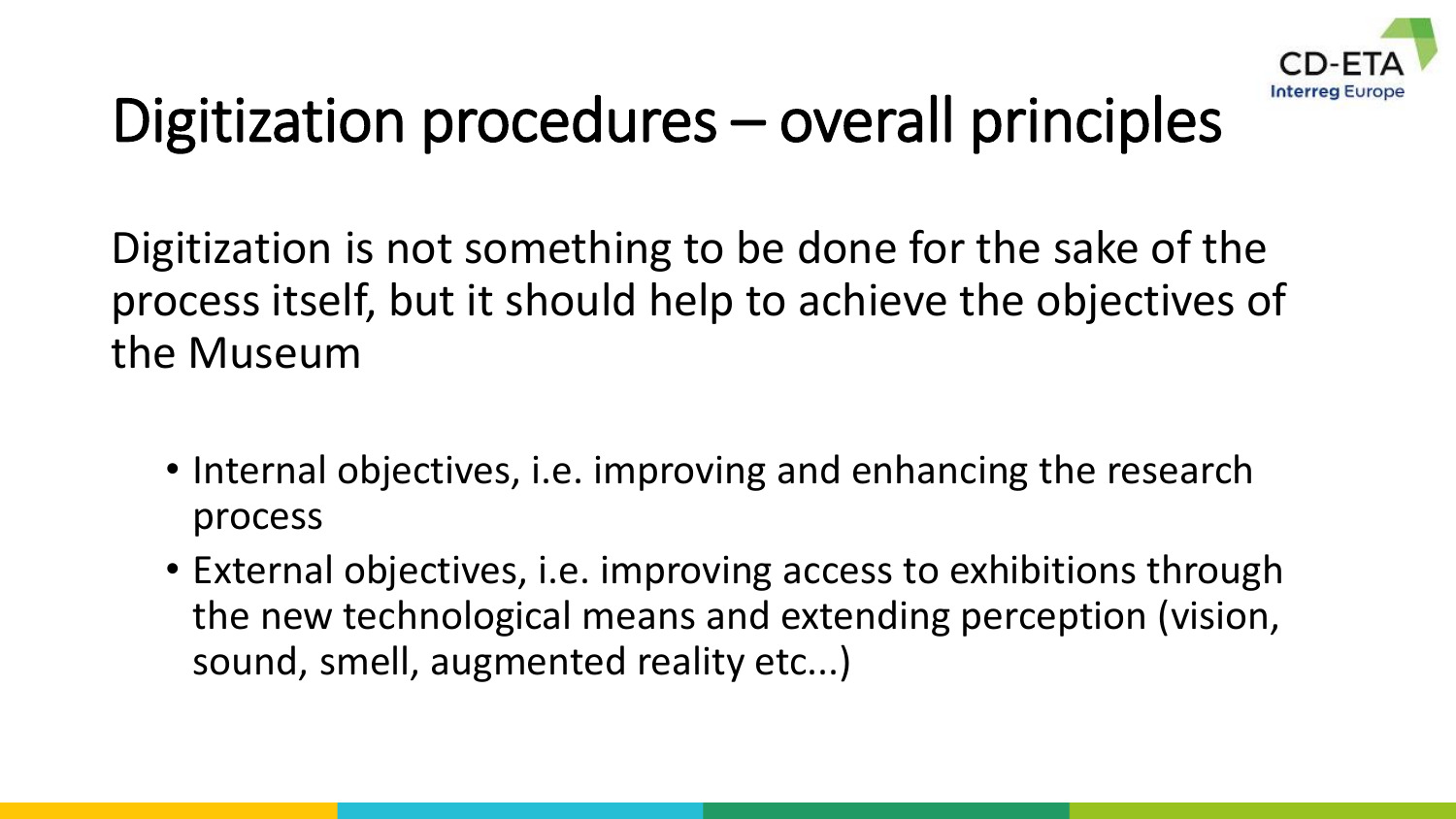

## Digitization procedures – Estonian War Museum

- The focus of digitization could and should be targeted at
	- rationalising the work-flows within the museum
	- making the work-flows more effective
- The key issue is to ensure that the workforce in the Museum is willing and able to
	- test new methods and work-flows,
	- change their way of working (including digitization process)
	- use the digitized materials in their research and work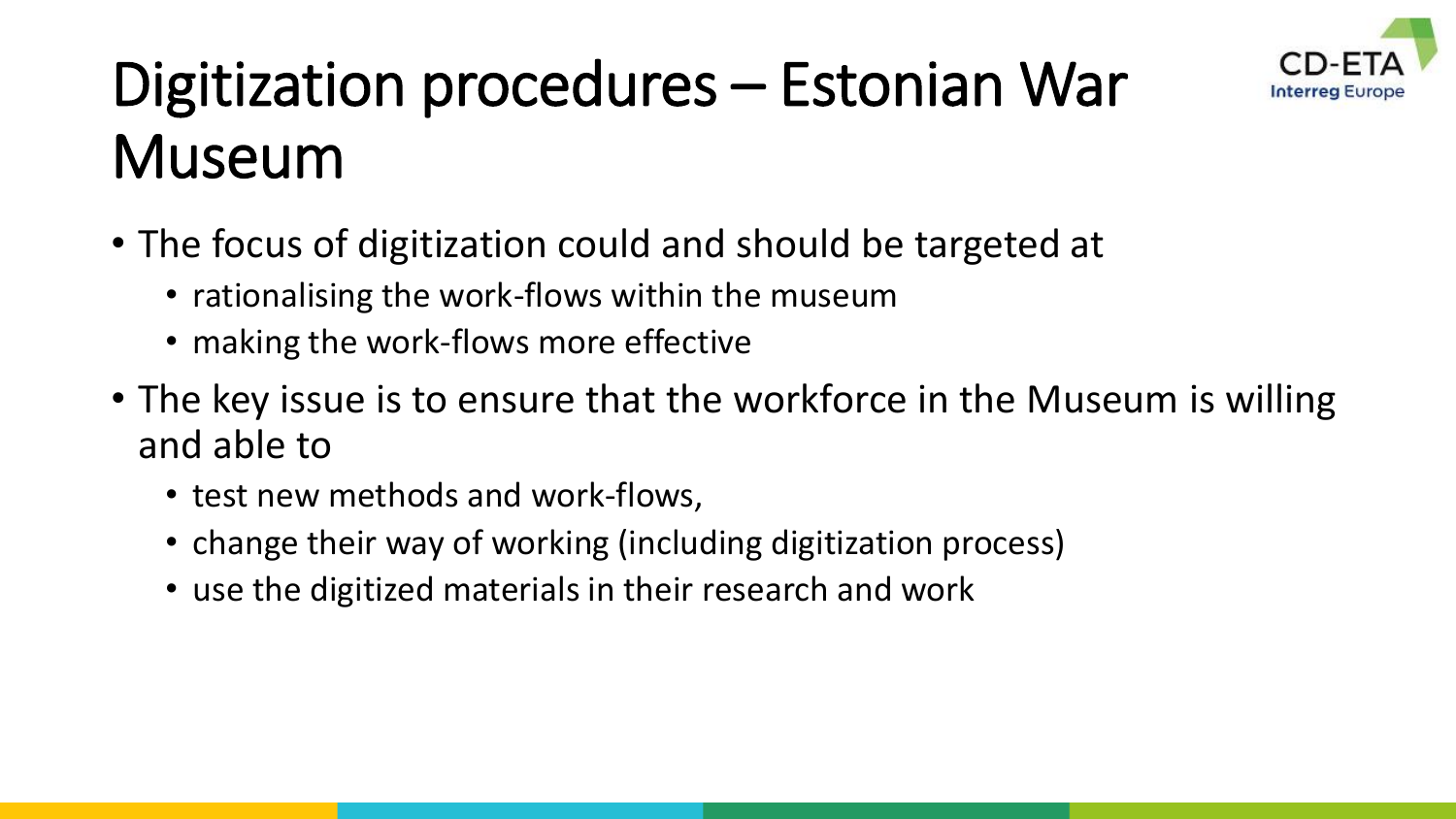#### Digitization in the Estonian War Museum – **Interreg Europe** recent best practices

- Learning from ohter museums (study visits in Estonia and abroad)
- Cooperation with [https://ajapaik.ee](https://ajapaik.ee/) to involve crowd-sourcing
- 360 degree photo-shooting in Patarei prison

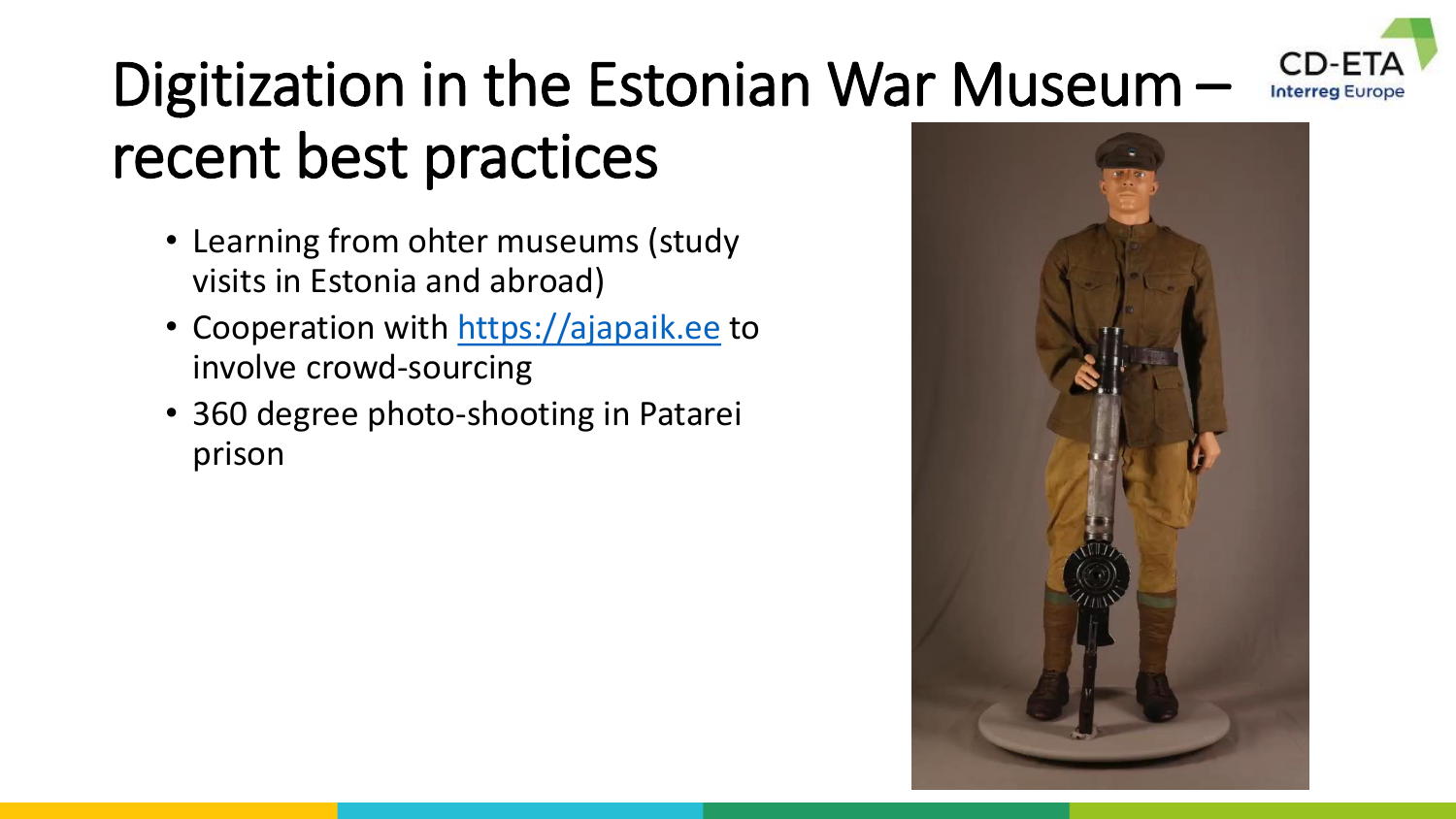

#### Used techniques, tools and standards

- Digitization guidlines are provided by Ministry of Culture in Estonia based on International standards.
- One full-time digitization specialist
- Two employees working with digitization activities based on need